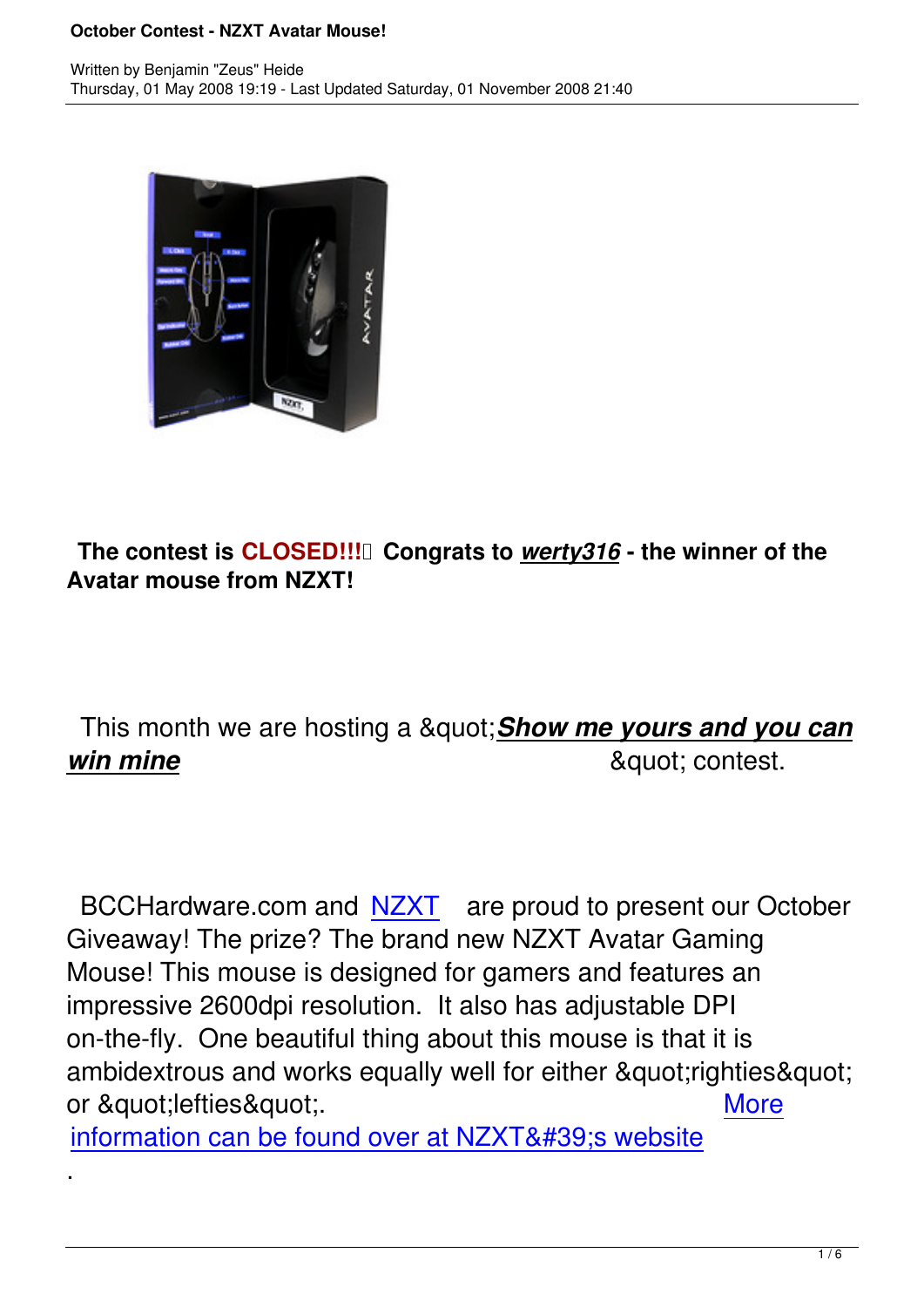How can I enter you ask? This contest is a little different than other ones here at BCCHardware. In order to get in to win, you'll need to send a picture of your old mouse and post in this thread. Your picture counts as an entry and if you send in pictures of more than one mouse, they all count for entries in co[ntest. For instance](index.php?option=com_smf&Itemid=61&topic=2188) if you have an old & guot; Zoltrix & guot; ball mouse post that picture, you can still take a picture of your Logitech Mouseman Dual Optical mouse for another entry. Please keep one picture/entry per post.

*Bonus!!!* If you follow me on Twitter - www.twitter.com/bcchardw are **are the contract of the contract of the contract of the contract of the contract of the contract of the contract of the contract of the contract of the contract of the contract of the contract of the contract of the c** 2 entries. Twitter me your forum handl[e so I can award you the](http://twitter.com/bcchardware) [extr](http://twitter.com/bcchardware)a entries! If you already follow me on Twitter, please send me your forum handle anyway to keep things simple for the tally process.

 That's all, its that simple! Any other questions about this contest can be sent to admin@bcchardware. **com** and the company of the company of the company of the company of the company of the company of the company

[You](mailto:admin@bcchardware.com)'ll need to be registered in the forum to t[ake full advantage of](mailto:admin@bcchardware.com)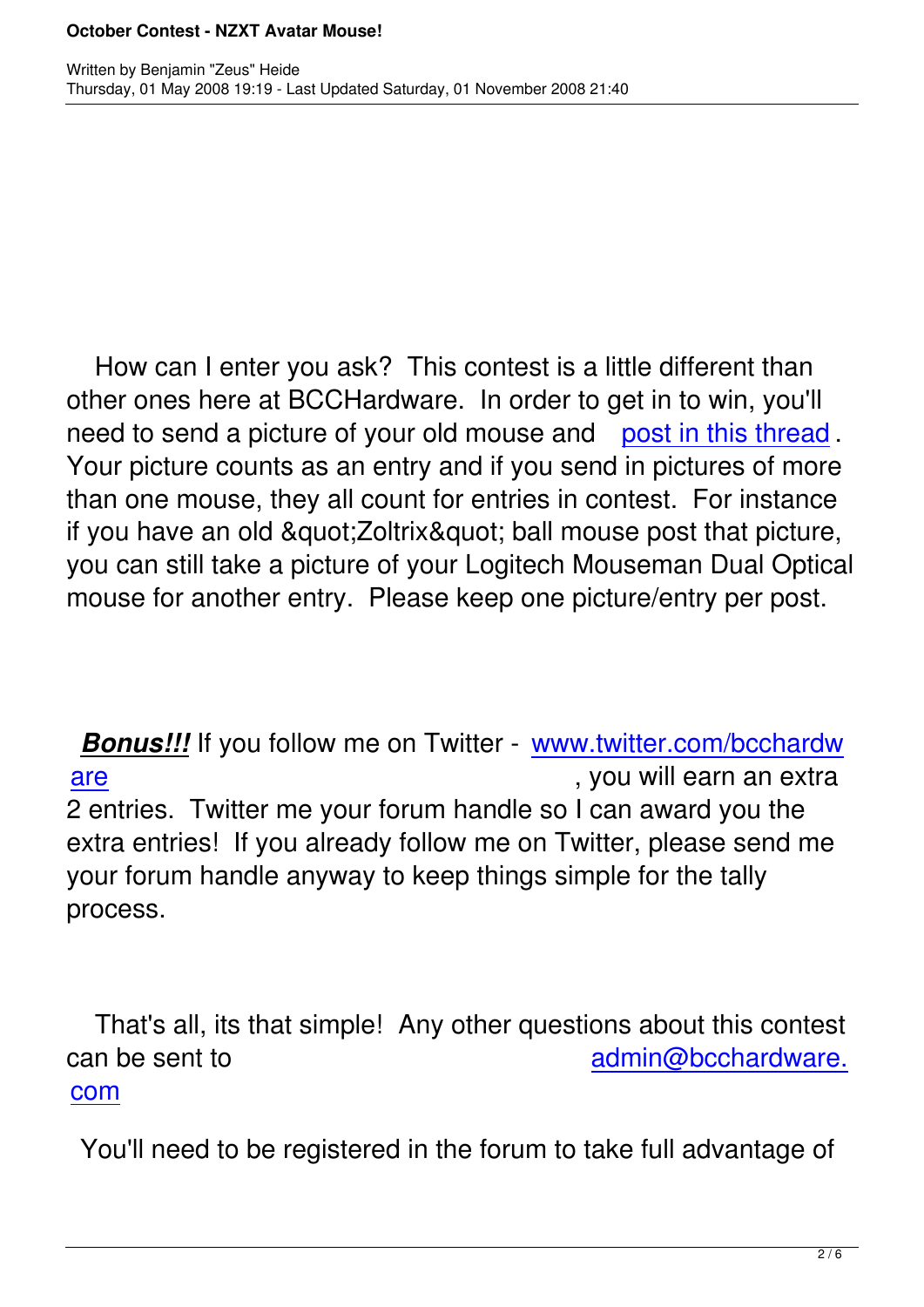this contest so get started!!

# **Contest Rules:**

 1. Contest Ends October 31th at 11:59PM MST. Winners will be announced shortly thereafter.<br>2. NZXT will ship the prizes to

NZXT will ship the prizes to anywhere in Canada or the United States for free.

 3. Prizes will be drawn using the random number generator at random.org

4. Multiple entries are welcome.

5. Post your pics of your old mouse in the forum over here !

6. [Any other questions can be sent to admin@bcchard](index.php?option=com_smf&Itemid=61&topic=2188)ware. **com** and the company of the company of the company of the company of the company of the company of the company

### *\*\* Note: This is a great mouse for anyone, gamer or not!! \*\**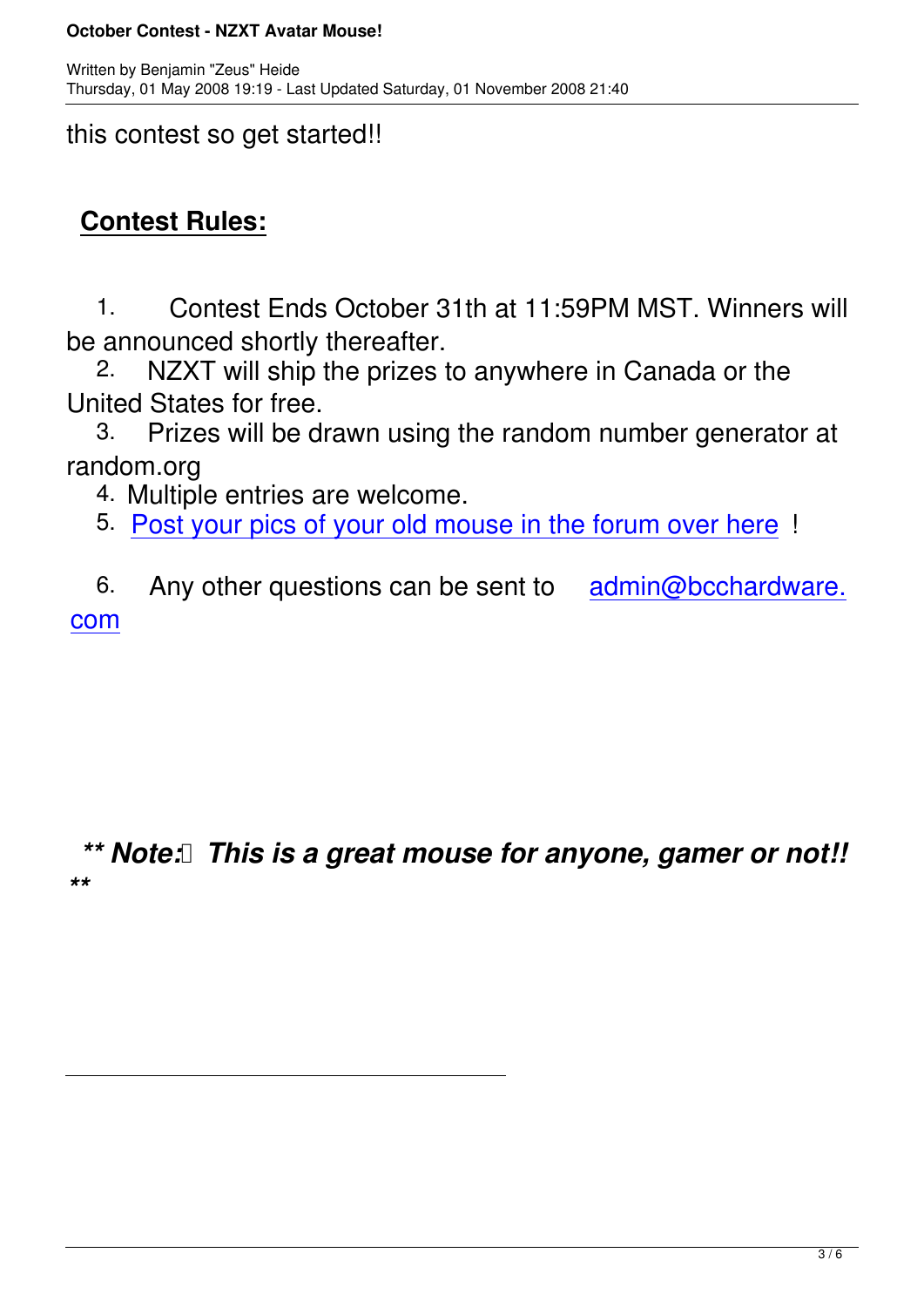#### **October Contest - NZXT Avatar Mouse!**

## **{jos\_add\_script:pg\_big:keyword=NZXT Avatar}**



Avatar - Side Profile



Side Button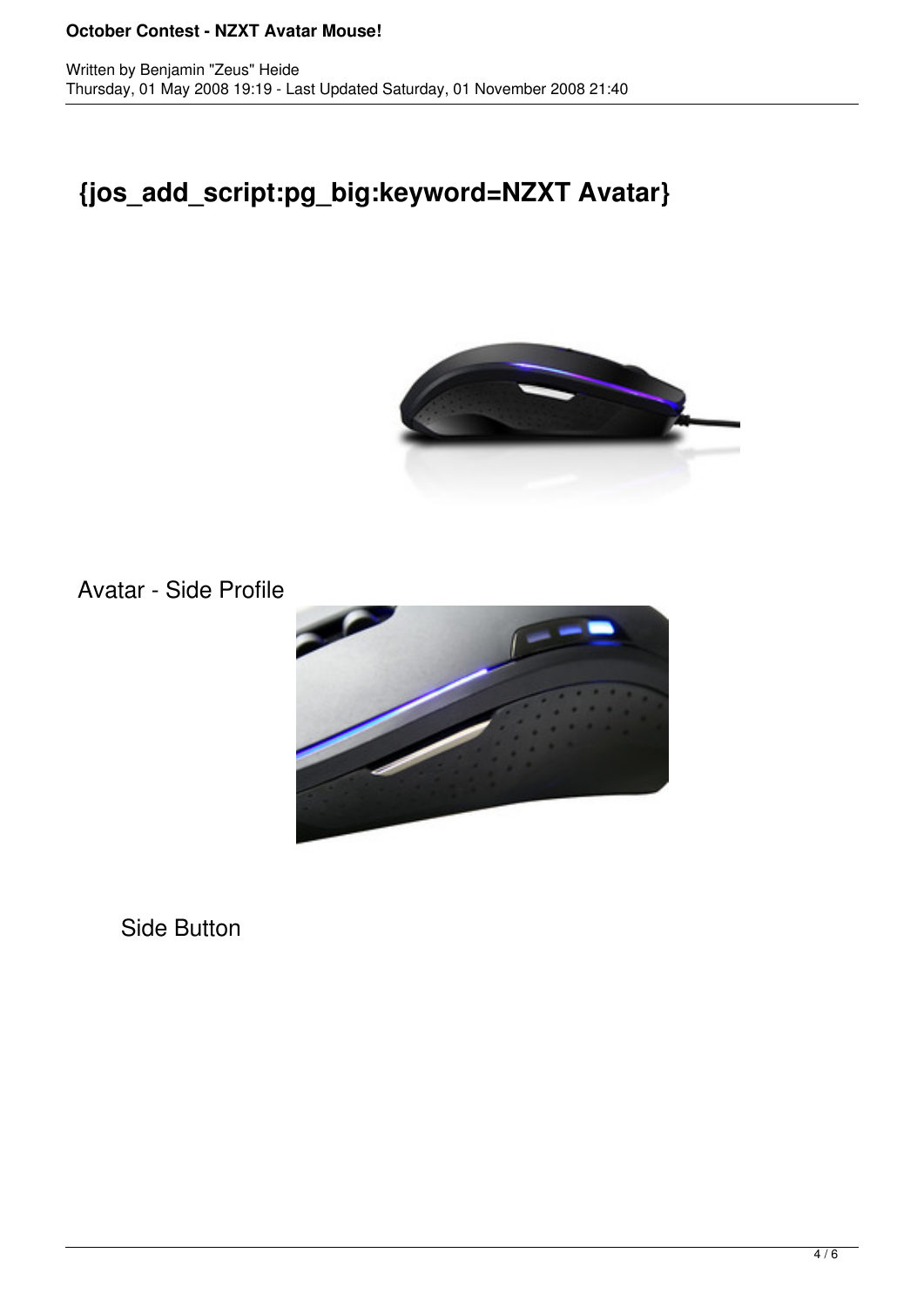### **October Contest - NZXT Avatar Mouse!**



Avatar Profile



Top Down View

## **Product Details:**

 - **Optimal performance** -- 2600 DPI Optical Sensor provides maximum sensitivity and responsiveness which yields unparalleled gaming accuracy. LED DPI indicator gives the user improved usage